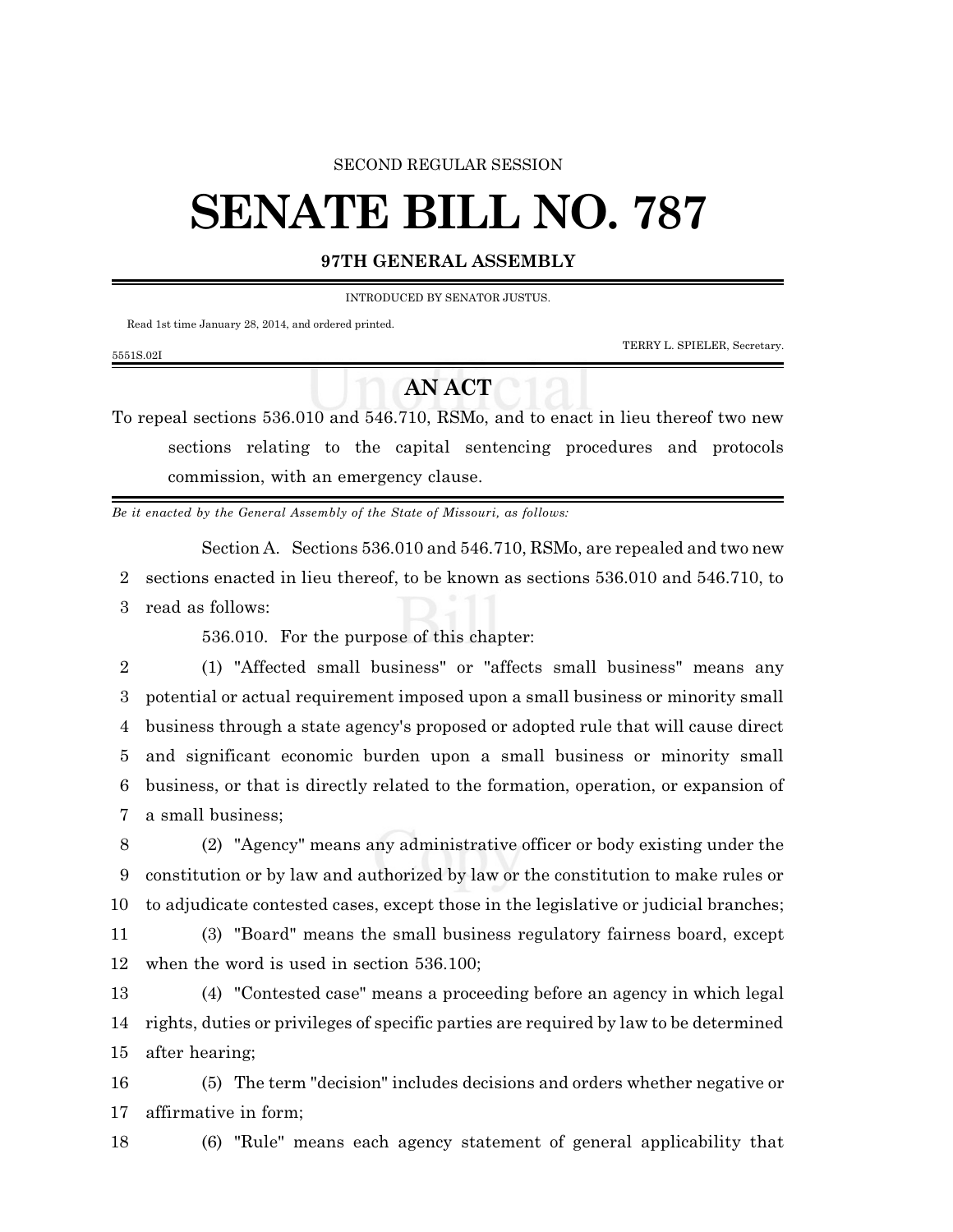implements, interprets, or prescribes law or policy, or that describes the organization, procedure, or practice requirements of any agency. The term includes the amendment or repeal of an existing rule, but does not include:

 (a) A statement concerning only the internal management of an agency and which does not substantially affect the legal rights of, or procedures available to, the public or any segment thereof;

 (b) A declaratory ruling issued pursuant to section 536.050, or an interpretation issued by an agency with respect to a specific set of facts and intended to apply only to that specific set of facts;

 (c) An intergovernmental, interagency, or intraagency memorandum, directive, manual or other communication which does not substantially affect the legal rights of, or procedures available to, the public or any segment thereof;

(d) A determination, decision, or order in a contested case;

(e) An opinion of the attorney general;

 (f) Those portions of staff manuals, instructions or other statements issued by an agency which set forth criteria or guidelines to be used by its staff in auditing, in making inspections, in settling commercial disputes or negotiating commercial arrangements, or in the selection or handling of cases, such as operational tactics or allowable tolerances or criteria for the defense, prosecution, or settlement of cases, when the disclosure of such statements would enable law violators to avoid detection, facilitate disregard of requirements imposed by law, or give a clearly improper advantage to persons who are in an adverse position to the state;

 (g) A specification of the prices to be charged for goods or services sold by an agency as distinguished from a license fee, or other fees;

 (h) A statement concerning only the physical servicing, maintenance or care of publicly owned or operated facilities or property;

 (i) A statement relating to the use of a particular publicly owned or operated facility or property, the substance of which is indicated to the public by means of signs or signals;

(j) A decision by an agency not to exercise a discretionary power;

 (k) A statement concerning only inmates of an institution under the control of the department of corrections**, except for statements authorized pursuant to section 546.710,** and human resources or the division of youth services, students enrolled in an educational institution, or clients of a health care facility, when issued by such an agency;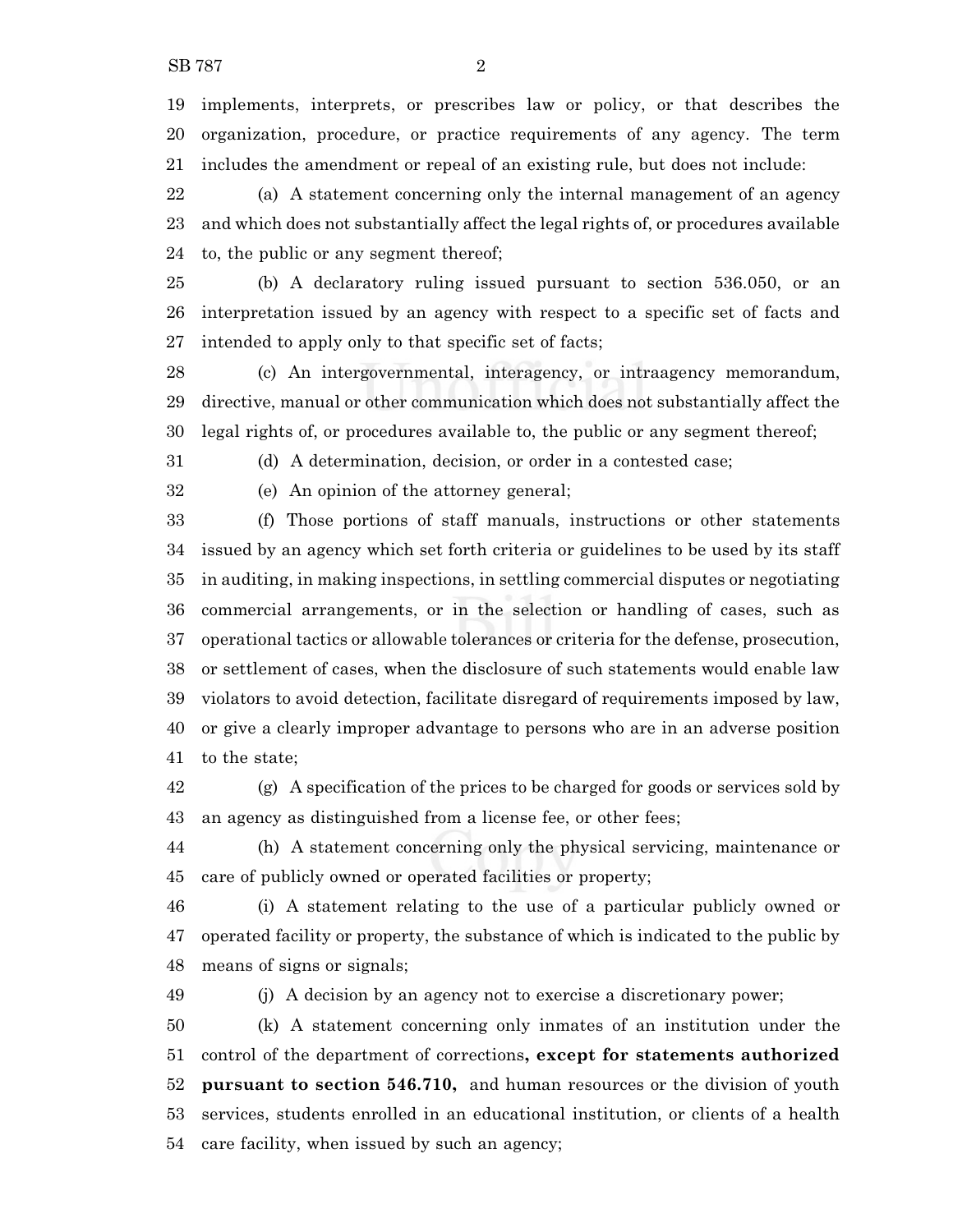(l) Statements or requirements establishing the conditions under which persons may participate in exhibitions, fairs or similar activities, managed by the state or an agency of the state;

 (m) Income tax or sales forms, returns and instruction booklets prepared by the state department of revenue for distribution to taxpayers for use in preparing tax returns;

 (7) "Small business" means a for-profit enterprise consisting of fewer than one hundred full- or part-time employees;

 (8) "State agency" means each board, commission, department, officer or other administrative office or unit of the state other than the general assembly, the courts, the governor, or a political subdivision of the state, existing under the constitution or statute, and authorized by the constitution or statute to make rules or to adjudicate contested cases.

546.710. **1.** Upon such convicted offender being brought before the court, they shall proceed to inquire into the facts, and if no legal reasons exist against the execution of sentence, such court shall issue a warrant to the director of the department of corrections, for the execution of the prisoner at the time therein specified, which execution shall be obeyed by the director accordingly.

 **2. A capital sentencing procedures and protocols commission is hereby created. The commission shall be composed of eleven members who shall be the following:**

**(1) The attorney general or his or her designee;**

 **(2) A current or retired public defender appointed by the public defender commission who has been counsel of record on cases where the death penalty was sought by the state;**

 **(3) A sitting or retired prosecuting attorney appointed by the Missouri Association of Prosecuting Attorneys;**

 **(4) An active member of the Missouri Bar Association appointed by the Missouri Association of Criminal Defense Lawyers;**

 **(5) A physician licensed by the board of healing arts appointed by the president pro tempore of the senate;**

 **(6) A physician licensed by the board of healing arts appointed by the minority floor leader of the senate;**

 **(7) A pharmacist licensed by the board of pharmacy appointed by the speaker of the house;**

**(8) A pharmacist licensed by the board of pharmacy appointed**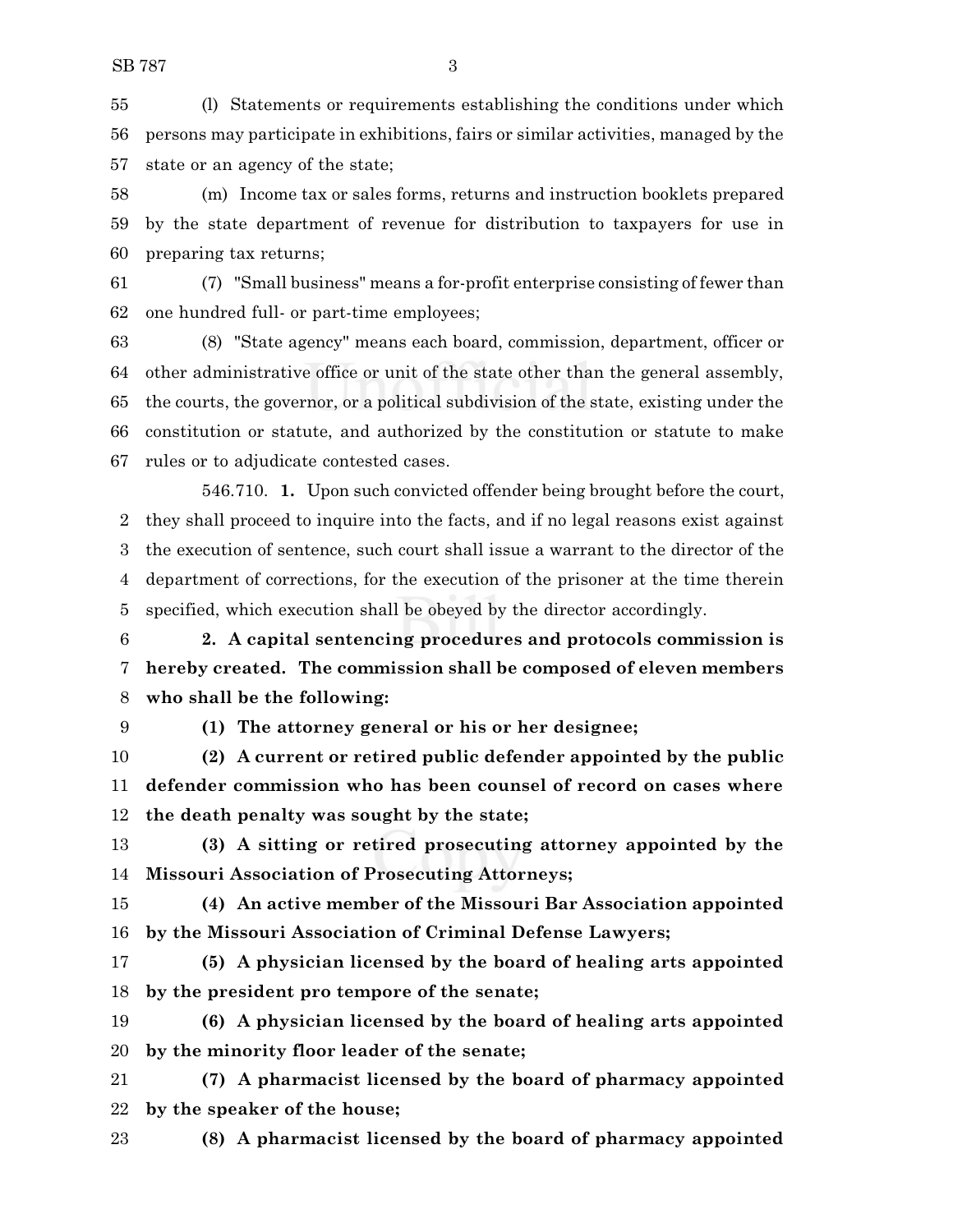**by the minority floor leader of the house;**

**(9) Two judges appointed by the supreme court;**

 **(10) A person appointed by the governor, where the appointment has received the advice and consent of the senate, who, by the person's skills, experience, and background, would be a representative of crime victims on the commission.**

 **3. The members of the commission shall serve without compensation, but shall be entitled to reimbursement for reasonable expenses. Personnel from the legislative research and senate research divisions of the general assembly shall provide staffing and personnel to the commission.**

 **4. (1) The capital sentencing procedures and protocols commission shall have sole and exclusive authority to determine procedures and protocols for the administration of the death penalty once a warrant has been issued pursuant to subsection 1 of this section.**

 **(2) The capital sentencing procedures and protocols commission shall not have authority to make policy decisions regarding whether the death penalty should be administered.**

 **(3) The capital sentencing procedures and protocols commission shall not have the authority to disclose current or former members of an execution team.**

 **(4) All actions taken by the capital sentencing procedures and protocols commission in establishing procedures and protocols for the administration of the death penalty shall be conducted through the administrative rulemaking process pursuant to chapter 536. Any rule or portion of a rule, as that term is defined in section 536.010 that is created under the authority delegated in this section shall become effective only if it complies with and is subject to all of the provisions of chapter 536 and, if applicable, section 536.028. This section and chapter 536 are nonseverable and if any of the powers vested with the general assembly under chapter 536 to review, to delay the effective date, or to disapprove and annul a rule are subsequently held unconstitutional, then the grant of rulemaking authority and any rule proposed or adopted after the effective date of this section shall be invalid and void.**

 **(5) During its first year of existence the capital sentencing procedures and protocols commission shall meet at least quarterly and**